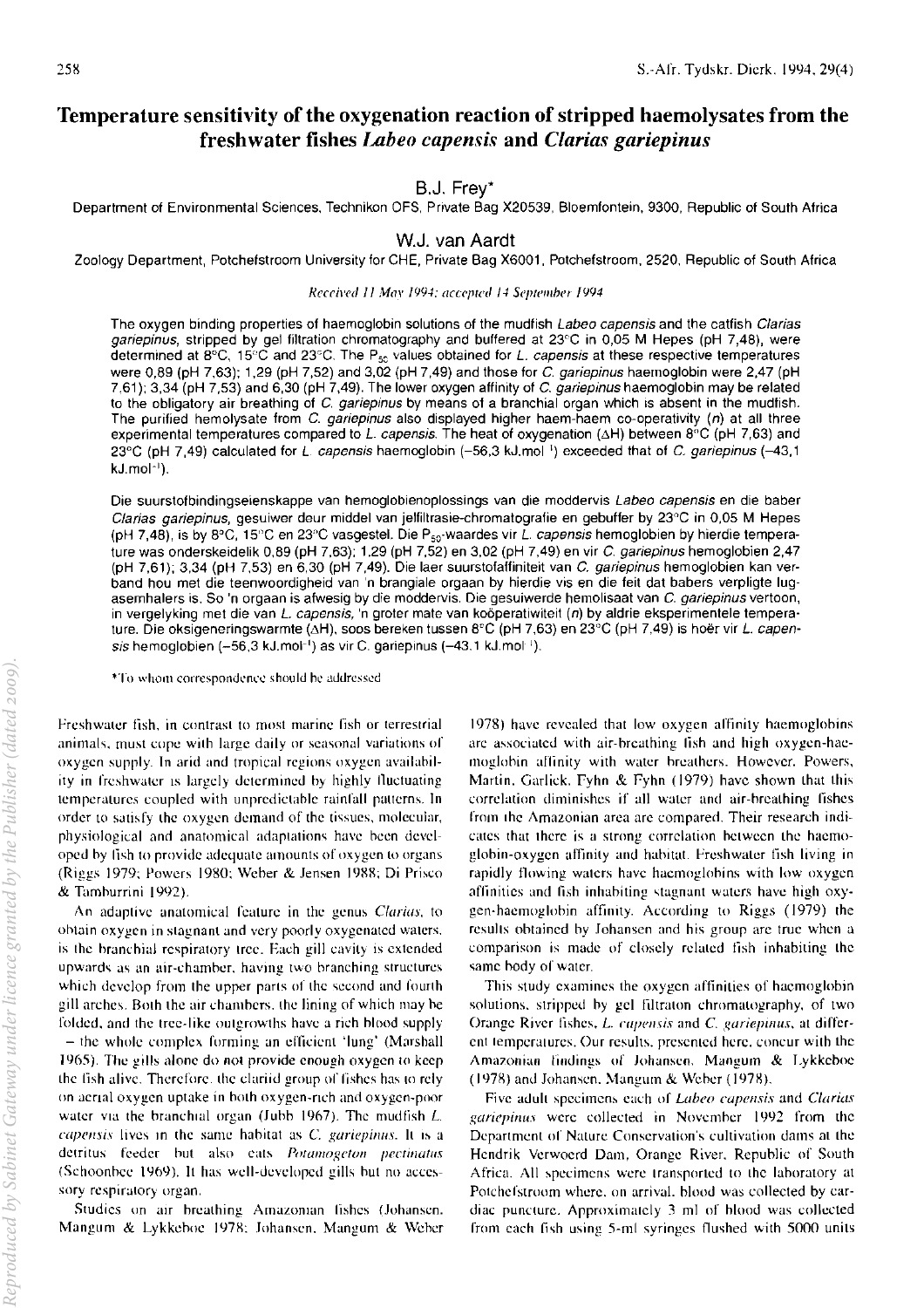sodium heparin (Sigma. USA) whereafter it was centrifuged at 2000 G to obtain packed red blood cells. The red cells were washed three times with two volumes of a solution containing 1.7% NaCi and 10 mM Tris-HCI (2-amino-2-(hydroxymethyl)-I,3-propanediol hydrochloride, Sigma, USA), pH 7,84 at 4"C (Riggs 1981). The packed red blood cells were lysed by adding 3 volumes of 1 mM Tris-HC1. pH 8,05  $(4^{\circ}C)$  and left to cool for I h on icc. Thereafter the cells were centrifuged at 20 000G for 40 min at 8°C. The supernatants containing the haemoglobin were pipetted off and pooled for each species. The two haemoglobin solutions were separately stabilized against melhaemogiohin formation by blowing carbon monoxide gas (50 ml.min<sup>-1</sup>) over the haemoglobin solution for 45 min (Van Aardt 1992). For organic phosphate stripping and ion removal, a  $0.9$  cm  $\times$  15 cm column packed with Sephadex G25 and equilibrated with 0,05 M Hepes (4-(2-hydroxyethyl)-I-piperazine ethanesulfomc acid, Merck), pH 7,48 at 23°C, was used. One-millilitre fractions were eluted at  $4^{\circ}$ C at a rate of  $0.8-1.0$  ml.min<sup>-1</sup>.

Oxygen dissociation curves of the stripped haemoglohin solutions, buffered with 0,05 M Hepes, were made in duplicate with the aid of a thin layer optical cell (Dolman & Gill 1978) for each fish species at  $8^{\circ}$ C, 15 $^{\circ}$ C, and 23 $^{\circ}$ C. According to Gill (1981) the part of the curve at PO, below 1 mm Hg can be determined with an error of less than 4%, which makes this method particularly suitable for high O,-affmity haemoglobins. Immediately prior to the oxygen-binding measurements, the thin layer haemoglohin solution in the optical cell was equilibrated with air containing  $4\%$  CO<sub>2</sub> and the bound carbon monoxide removed from the haemoglohin molecule hy exposure to a 'cold' light source (Schott, Mainz KL 150B) for 2 min (Riggs 1981). Oxygen dissociation curves and Hillplots were made with the aid of a computer programme (Van Aardt & Naude 1990) in order to establish haemoglobin  $O_2$ affinity  $(P_{50})$  and oxygen binding site co-operativity  $(n)$ between 25% and *757c* oxygen saturation. The heat of oxy $g$ enation,  $\Delta H$ , was calculated with respect to the temperature changes at constant pH using the Van't Hoff equation (Morris & Bridges 1985). pH-measurements of the haemoglobin solutions were made at the same temperatures at which oxygen dissociation curves were constructed.

The half saturation oxygen partial pressures  $(P_{50})$  of *L. capensis* haemoglobin were 0.89 mm Hg at 8°C (pH 7.63): 1.29 mm Hg at  $15^{\circ}$ C (pH 7,52) and 3,02 mm Hg at  $23^{\circ}$ C (pH 7,49) (Figure 1). The  $P_{50}$  values obtained for C, gariepinus haemoglobin were 2,47 mm Hg at  $8^{\circ}$ C (pH 7,61); 3,34 mm Hg at 15"C (pH 7,53) and 6,30 mm Hg at 23°C (pH 7,49) (Figure 2). Freshwater teleosts differ widely in the O<sub>2</sub>-affinities of their haemoglobins.  $P_{50}$ -values as high as 22.4 mm Hg for rainhow trout (Oncorhynchus *mykiss)* and as low as 0,79 mm Hg for carp (Cyprinus carpio) at  $20^{\circ}$ C and pH 7,4 were reported by Weber, Wood & Lomholt (1976) and Weber & Lykkeboe (1978), respectively. According to Fyhn, Fyhn, Davis, Powers, Fink & Garlick (1979) such differences can mainly be attrihuted to differences in haemoglobin structure and multiplicity.

The low haemoglobin oxygen affinity found in C *gariepinus* compared with that of mudfish haemoglobin could be related to the obligatory air breathing occurring in *C. gariepinus*. The concentration of oxygen in air is high and constant.



Figure 1 Oxygen dissociation curves obtained from haemoglobi solutions of *Labeo capensis* stripped by gel filtration chromatogra phy and buffered in 0,05 M Hepes (pH 7,48) at 23°C. Measurement were made at  $8^{\circ}$ C (pH 7.63):  $15^{\circ}$ C (pH 7.52) and 23 $^{\circ}$ C (pH 7.49 showing the effect of temperature on oxygen-haemoglobin allinity.



Figure 2 Oxygen dissociation curves oblained from haemoglobin solutions of *Clarias gariepinus* stripped by gel filtration chromatography and buffered in 0.05 M Hepes (pH 7,48) at 23°C. Measurements were made at 8°C (pH 7.61): 15°C (pH 7,53) and 23°C (pH 7,49), showing the effect of temperature on oxygen-haemoglobin affinity.

Therefore, there was no need to develop a high affinity haemoglobin in the catfish. This contrasts with mudtish which are often exposed to very low oxygen concentrations in the water, where the gills arc the only gas exchange organs. A high affinity haemoglobin thus gives a high degree of oxygen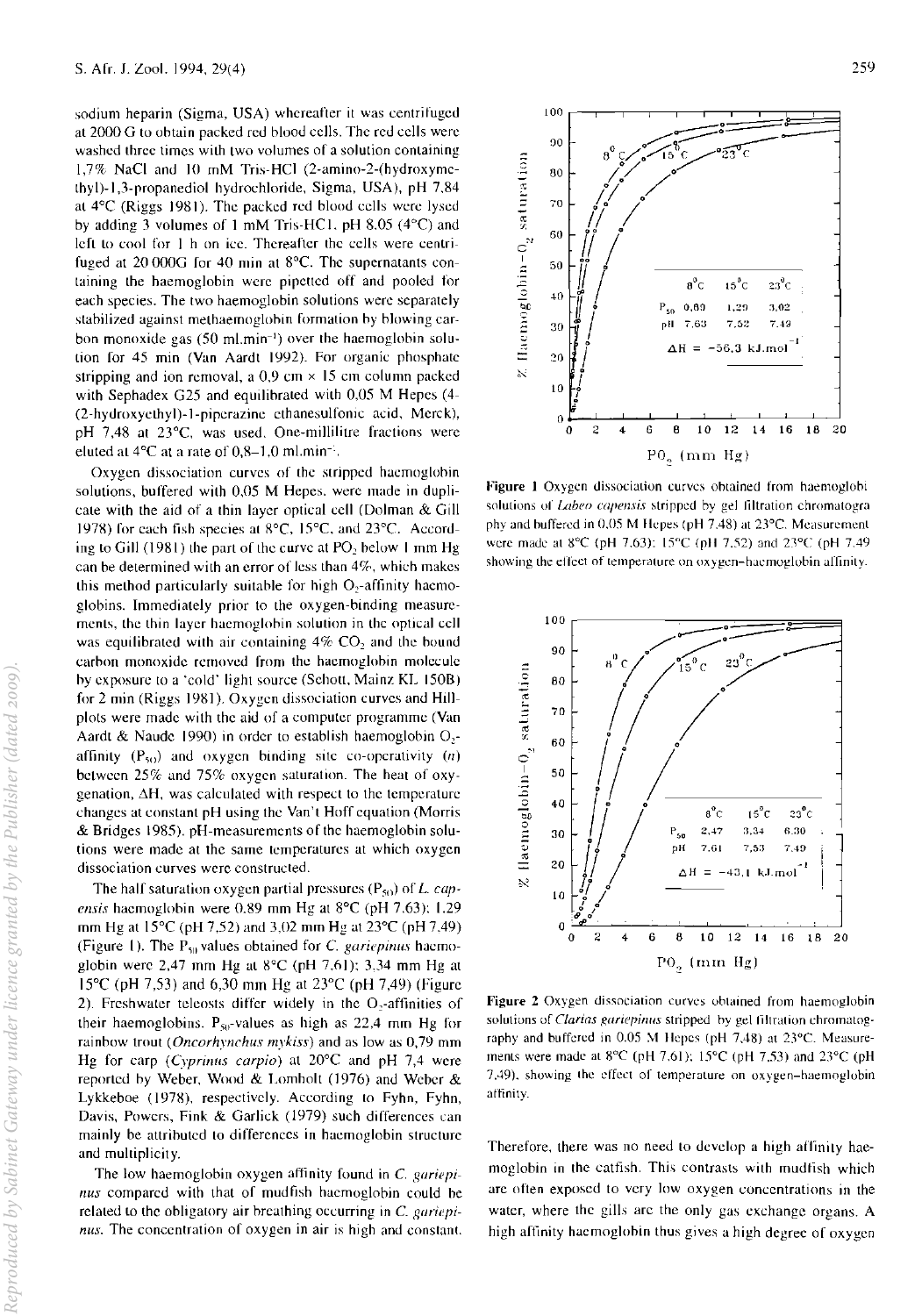saturation of the hlood at a relatively low partial pressure of oxygen in the water. This type of molecular adaptation of the respiratory pigment in fishes has been developed in a number of fish species living in a variety of habitats (Powers 1980; Weber & Jensen 1988). The synthesis of a certain type of haemoglobin from the gene pool to overcome an ecologically induced problem can manifest itself phenotypically on a seasonal or longer time base. Both the mudfish (Du Toit, Hattingh & Schahort 1973) and the catfish (Hattingh & Du Toit 1973) have multiple haemoglohins that can he synthesized under experimental or seasonal variability of temperature and oxygen. How these different haemoglobins function in L. capensis and C. gariepinus is not known. From our experiments it is clear that a mixture of mudfish haemoglobin components has a much higher oxygen affinity than the multiple haemoglobins of the catfish C. *gariepinus.* 

The heat of oxygenation ( $\Delta H$ ) between 8°C (pH 7,63) and 23 $^{\circ}$ C (pH 7,49) calculated for the stripped hemolysate of L. capensis (–56,3 kJ.mol<sup>-1</sup>) indicates a higher temperature sensitivity for oxygen binding than in C. *gariepinus*  $(-43,1)$ kJ.mol<sup>1</sup>). Since pH decreased with increasing temperature, this difference could be due, at least in part, to a larger Bohr effect in *L. capensis*. The  $\Delta H$  values for the haemoglobins of both *L. capensis* and C. *gariepinus* agree. with the exception of highly stenothermic species (Johansen & Weber 1976), with those calculated hy Powers el *al.* (1979) and Powers (19RO) for various neotropical and temperate zone fishes.

The heat of oxygenation,  $\Delta H$ , at a pH between 7,49 and 7,63 calculated for oolh *L. capensis* and C *gariepinus* haemoglobin indicated that these haemoglobin solutions were moderately sensitive to changes in temperature. In general haemoglobins are far more sensitive to temperature changes at high pH (above 8,0). At pH 9,0 maximal  $\Delta H$  values of  $-45.9$  kJ.mol<sup>-1</sup> and  $-61.0$  kJ.mol<sup>-1</sup> have been found respectively for Antarctic fish and human haemoglobin A, which functions at a constant internal thermal environment (Powers, *et at.* 1979). However, caution must be taken with our sam·



Figure 3 Hill-plots of haemoglobin mixtures of *Labeo capensis* (A) and *Ciarias gariepinus* (R) stripped by gel filtration chromatography and buffered in 0,05 M Hepes (pH 7,48) at 23°C. Measurements were made at 8°C; 15°C and 23°C showing the effect of temperature change on the co-operativity of oxygen binding  $(n)$  in haemoglobin

pies of mixed haemoglobin. It is known that a haemoglobin found in such a mixture may he temperature insensitive but pH sensitive (tuna) or not sensitive to either pH or temperature (trout) (Riggs 1979).

Co-operativity of oxygen binding for the haemoglobins of both species was relatively insensitive to temperature (Figures 3A & 3B). The n-values for stripped L. *capen sis* haemoglobin were 1,13 at 8°C; 1,10 at 15°C, and 1,25 at 23°C (Figure 3A). As was the case for *L. capensis,* the n·values for C. *gariepinus* varied little with change in temperature (Figure 3B). The n-values for the latter species were 2,30 at  $8^{\circ}$ C; 2,23 at 15 $^{\circ}$ C, and 2,22 at 23'C.

Although this study has shown that there is a distinct difference between the oxygen affinities of the stripped haemoglobins of C. *gariepinus* and *L. capensis.* experiments should he carried out to measure the functions of the different haemoglobin components contained in these haemoglobin mixtures. Only then can predictions be made regarding the ecological adaptiveness of the various haemoglobins present in the blood of the two freshwater fishes studied.

## Acknowledgements

We would like to thank the Department of Nature Conservation, Orange Free State, for the supply of fish, as well as the Technikon Orange Free State, the Potchcfstroom University for CHE and the Foundation for Research Development for financial assistance.

### **References**

- DI PRISCO. G. & TAMBURRINI, M. 1992. The hemoglobins of marine and freshwater fish: The search for correlates with physiological adaptation. *Camp. Biochem. Physiol.* I02B: 661-671.
- DOLMAN, D. & GILL, S.J. 1978. Membrane-covered thin-layer optical cell for gas-reaction studies of haemoglobin. *Anal. Biochem.* 87: 127-134.
- DU TOIT, PJ., HATTINGH, J. & SCHABORT. J.C 1973. The haemoglobins of *Labeo umbra/us* (Smith) and *Labeo capensis*  (Smith). 1. *Fish. Bioi.* 5: 521-526.
- fYHN, U.E-H .. fYHN. H.J., DAVIS, B.J., POWERS, D.A., fINK, W.L. & GARLICK, R.L. 1979. Hemoglobin heterogeneity in Amazonian tishes. *Camp. Biochem. Phvsiol.* 62A: 39-66.
- GILL. S.l 1981. Measurement of oxygen binding by means of a thin layer optical cell. In: Methods in Enzymology. Hemoglobins (Eds) Antonini, E., Rossi-Bernardi, L. & Chiacone, E, Vol. 76(24), pp. 428-438. Academic Press, London.
- HATTINGH, J. & DU TOIT. P.J. 1973. The haemoglobins of the yelJowfish and barbel. S. *AIr.* 1. *med. Sci.* 38: 37-41.
- JOHANSEN, K., MANGUM, C.P. & LYKKEBOE, G. 1978. Respiratory properties of blood of Amazonian fishes. *Can. 1.*  Zool. 56: 898-906.
- JOHANSEN, K., MANGUM, c.P. & WEBER, R.E. 1978. Reduced blood  $O<sub>2</sub>$  affinity associated with air-breathing in osteoglossid fishes. *Can.* 1. *Zool.* 56: 891-897.
- JOHANSEN, K. & WEBER, R.E. 1976. On the adaptability of haemoglobin function to environmental conditions. In: Perspectives in experimental biology (Ed.) Davies, P.S., Vol. I. Zoology, pp. 219-234. Pergamon Press, Oxford & New York.
- *lUBB,* R.A. 1967. Freshwater fishes of Southern Africa. Balkcma, Cape Town. 248 pp.
- MARSHALL, N.R. 1965. The life of fishes. Weidenfeld & Nielson, London. 402 pp.
- MORRIS, S. & BRIDGES, c.R. 1985. An investigation of